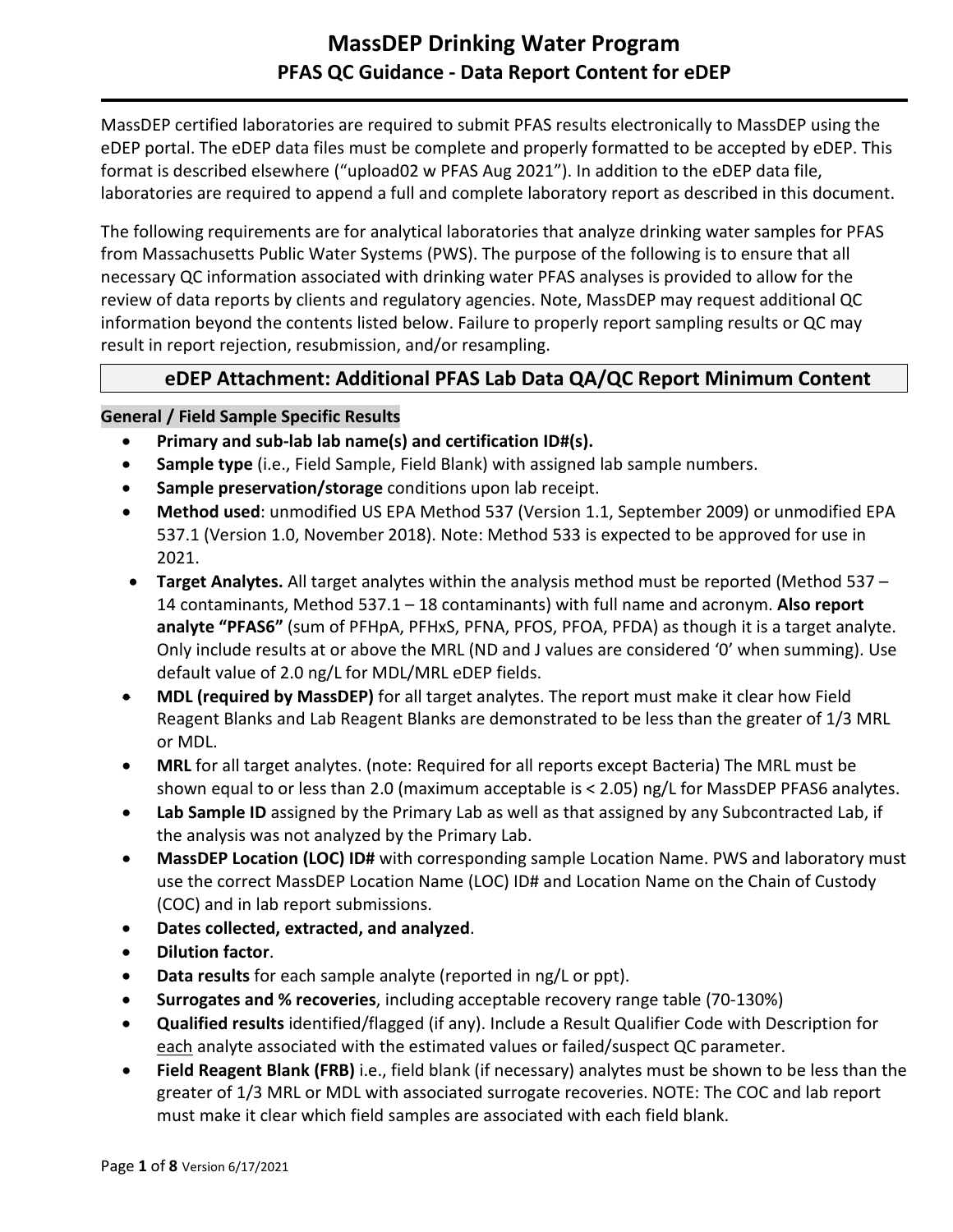#### **Batch QC**

- **Laboratory Reagent Blank (LRB)** i.e., method blank, analytes must be shown to be less than the greater of 1/3 MRL or MDL with associated surrogate recoveries.
- **Laboratory Fortified Blank (LFB)**. Report % recoveries and associated surrogate recoveries. Indicate fortified concentration used (low, medium or high) along with associated acceptable limits.
- **Lab Fortified Sample Matrix (LFSM)**, and LFSM duplicate or Field Duplicate (FD) are required in each extraction batch. Report spike recoveries, surrogate recoveries and RPD when one of the samples spiked/duplicated is conducted upon a client field sample in the report. Identify and report which sample was spiked (i.e., lab sample ID), spike levels, associated recoveries, and acceptable recovery ranges with RPD and % recovery.
- **Internal Standard (IS)** recoveries that do not meet method requirements. If IS recoveries aren't included in the body of the report, any failure to meet method requirements must be detailed in the narrative.
- **Continuing Calibration Checks (CCC)** that fail to meet method requirements. If CCC results aren't included in the body of the report, any failure to meet method requirements must be detailed in the narrative.

#### **Glossary**

• Define all QC parameters and qualifier codes, acronyms, or abbreviations used in the report.

#### **Custody Records**

• Include copy of chains of custody. If subcontracted include both chains of custody. Refer to Chain of Custody regulatory requirements [310 CMR 22.03(10)(b) and 310 CMR 42.08(5)(a)7.e.].

#### **Dilutions**

• If a dilution is needed to get any target analytes within the calibration range, report each target analyte once using the least diluted analysis possible. Surrogate recoveries outside of control limits for diluted analyses do not need to be qualified. Dilution analyses require a separate PFAS Report Form for each dilution.

### **Reporting**

- **All PFAS report submissions must include the laboratory analysis and QC information, along with all COCs, as an attachment to the eDEP submission.**
- Field Blank information must be included in the lab QC attachment (not uploaded as a field sample).

## **Reporting Qualified Results for a PWS Field Sample**

- Use a unique qualifier code for each parameter outside of control limits. See below for examples.
- Detections reported > MDL and <MRL must be reported as qualified (ex. 'J') with an associated qualifier description.
- **Report analyte "PFAS6"** (sum of PFHpA, PFHxS, PFNA, PFOS, PFOA, PFDA) as though it is a target analyte. Only include results at or above the MRL (ND and J values are considered '0' when summing). Use default value of 2.0 ng/L for MDL/MRL eDEP fields.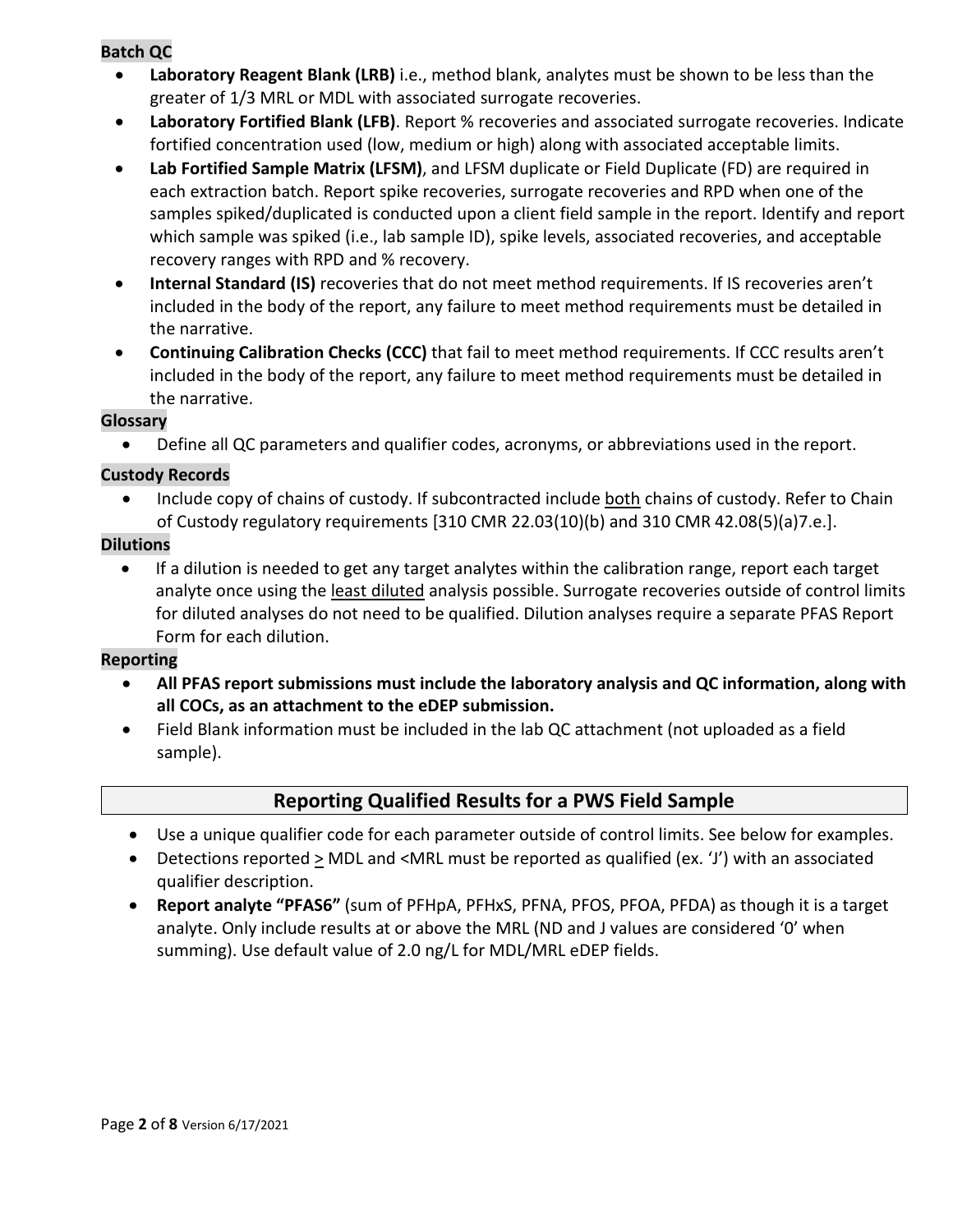| CAS#                                      | <b>REGULATED PFAS CONTAMINANTS</b>                                                                                                                                                                         | Result <sup>1</sup><br>ng/L | Result <sup>2</sup><br>Qualifier | MCL*<br>ngl | <b>MDL</b><br>ng/L | <b>MRL</b><br>ng/L |
|-------------------------------------------|------------------------------------------------------------------------------------------------------------------------------------------------------------------------------------------------------------|-----------------------------|----------------------------------|-------------|--------------------|--------------------|
| 1763-23-1                                 | <b>Perfluorooctane Sulfonic Acid (PFOS)</b>                                                                                                                                                                | 6.72                        |                                  |             | 0.453              | 1.84               |
| 335-67-1                                  | Perfluorooctanoic Acid (PFOA)                                                                                                                                                                              | 0.773                       | J                                |             | 0.574              | 1.84               |
| 355-46-4                                  | <b>Perfluorohexane Sulfonic Acid (PEHxS)</b>                                                                                                                                                               | 1.36                        | J                                |             | 0.442              | 1.84               |
| 375-95-1                                  | Perfluorononanoic Acid (PFNA)                                                                                                                                                                              | <b>ND</b>                   |                                  |             | 0.438              | 1.84               |
| 375-85-9                                  | Perfluorohepatanoic Acid (PEHpA)                                                                                                                                                                           | 3.74                        |                                  |             | 0.239              | 1.84               |
| 335-76-2<br>Perfluorodecanoic acid (PFDA) |                                                                                                                                                                                                            |                             |                                  |             | 0.593              | 1.84               |
|                                           | PFAS6 (sum of PFOS, PFOA, PEHxS, PFNA, PEHpA and PFDA; only include<br>Results at or above the MRL; do not include estimated Results as<br>$\equiv$<br>described by a Result Qualifier in the next column) | 10.46                       | --                               | 20          |                    |                    |

- For qualified data, include a **Result Qualifier** code with Description for EACH field sample target analyte associated with the estimated values or failed/suspect QC parameter.
- Enter a **Qualifier Description** for each code used in the report. The following codes are recommended:

| Result<br><b>Qualifier</b> | <b>Qualifier Description</b>                                                                                                                                                                                                                                                                                                                                      |
|----------------------------|-------------------------------------------------------------------------------------------------------------------------------------------------------------------------------------------------------------------------------------------------------------------------------------------------------------------------------------------------------------------|
|                            | = Estimated Value. (Estimated result is between the MDL and MRL.)                                                                                                                                                                                                                                                                                                 |
| B                          | = Field Reagent Blank (FRB) or field blank (FB) criteria not met, potential result bias.                                                                                                                                                                                                                                                                          |
| <b>SUR</b>                 | = Associated surrogate recovery criteria not met, result suspect.                                                                                                                                                                                                                                                                                                 |
| IS.                        | = Internal Standard out of limits on this result.                                                                                                                                                                                                                                                                                                                 |
| Q                          | = Associated Batch QC out of limits. This includes the Lab Reagent Blank (Method Blank), Lab Fortified<br>Blank (Lab Control Standard), Lab Fortified Sample Matrix (Matrix Spike), Lab Fortified Sample Matrix<br>Duplicate (Matrix Spike Duplicate), Field Duplicate, and Continuing Calibration Check, as well as the<br>Surrogates on these Batch QC samples. |

In addition to the SUR above you must attach the results of the ongoing QC results as specified by the method for the sample's extraction batch. ⊠ Laboratory analytical report with QC attached (check one item below).

All associated QC criteria reported within control limits including Lab Reagent/Method Blank (LRB), Field Reagent Blank (FRB), Surrogate Standards (SUR), Laboratory Fortified Blank (LFB), Matrix Spike/Duplicate (LFSM/LFSMD or FD) and RPD.

⊠ All associated sample and/or QC batch criteria not met. See Lab Analysis Comments below and narrative in attached report.

| Ĥ | ⊠ All associated sample and/or QC batch criteria not met. See Lab Analysis Comments below and narrative in attached report. |                                                                 |  |  |  |
|---|-----------------------------------------------------------------------------------------------------------------------------|-----------------------------------------------------------------|--|--|--|
|   | Lab Analysis Comments: (include sample/method parameters outside of or affecting QC controls/limits and result qualifiers)  |                                                                 |  |  |  |
|   | <b>Result Qualifier</b>                                                                                                     | <b>Qualifier Description</b>                                    |  |  |  |
|   |                                                                                                                             | <b>ESTIMATED VALUE</b>                                          |  |  |  |
|   | <b>SUR</b>                                                                                                                  | ASSOCIATED SURROGATE RECOVERY CRITERIA NOT MET, RESULT SUSPECT. |  |  |  |
|   |                                                                                                                             |                                                                 |  |  |  |
|   |                                                                                                                             |                                                                 |  |  |  |
|   | <b>Other Analysis</b><br>Comments:                                                                                          |                                                                 |  |  |  |

• If a surrogate recovery is outside control limits and is 'qualified' place a corresponding qualifier code (ex. SUR) in the qualifier field located next to **EACH** target analyte in the field sample associated with the failed surrogate *(see Table 1 for surrogates and associated target analytes).* **Ex.** If d<sub>5</sub>-NEtFOSAA surrogate recovery is out of control limits (ex. 68%) in a field sample, **EACH** of the following associated target analytes in the PWS field sample must be identified with a qualifier in the

corresponding eDEP (or MassDEP report form) fields along with a qualifier description: *NMeFOSAA, NEtFOSAA*

#### **eDEP upload example:**

Page **3** of **8** Version 6/17/2021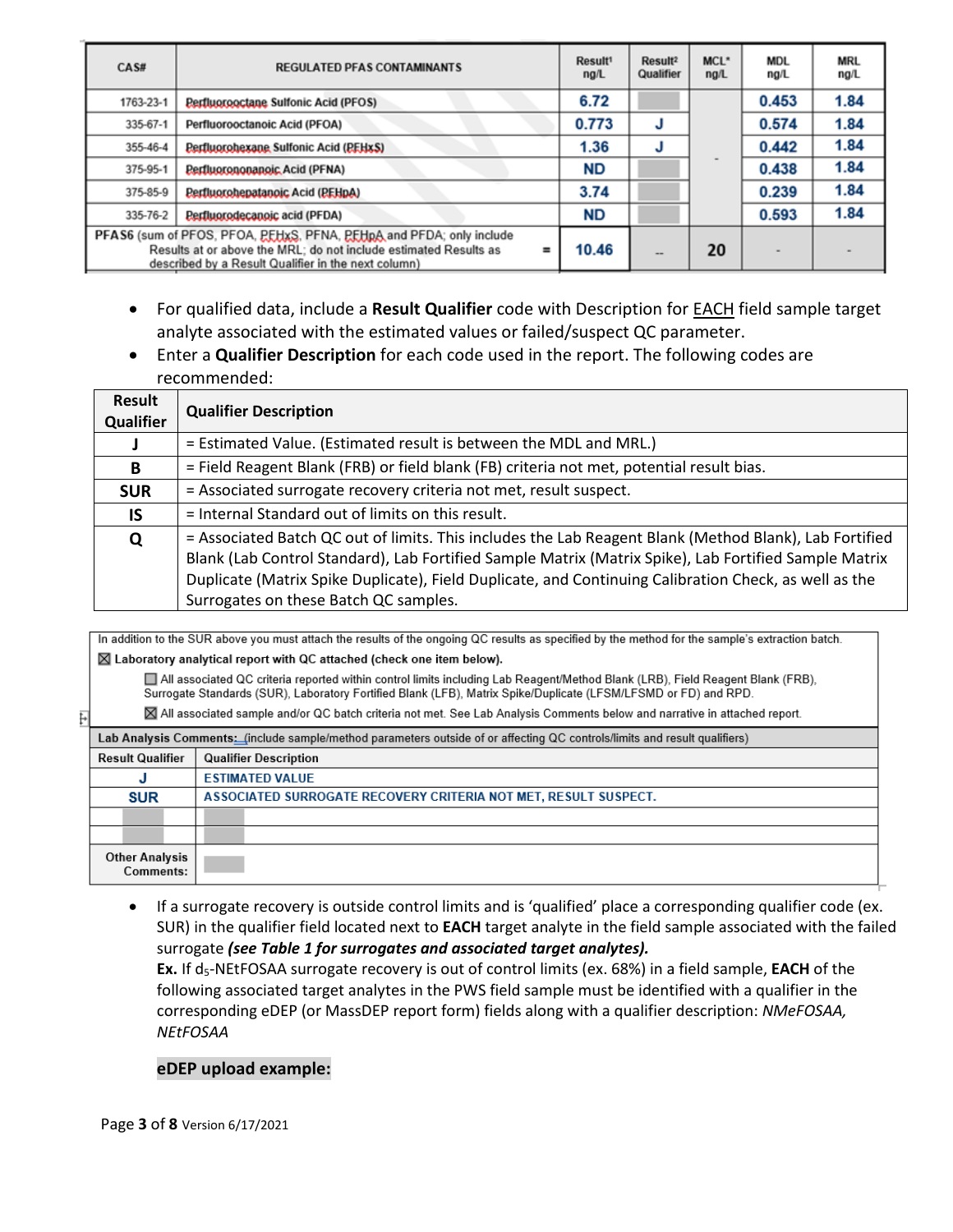| Report<br><b>Type</b><br>Code<br>$\overline{\phantom{a}}$ | AnalyteName                                                                             | <b>CAS Registry</b><br>Number | Analyte<br>$\overline{\phantom{a}}$   Qualifier | Measurement Analyte Meas Qualifier Desc   Measurement   Measurement   Measurement   Measurement | Analyte<br>$\div$ Value | Analyte<br>$\overline{v}$ Unit | <b>MRL</b><br>$\overline{\phantom{a}}$ Value | <b>MDL</b><br>$\overline{\phantom{a}}$ Value<br>$\overline{\phantom{a}}$ |
|-----------------------------------------------------------|-----------------------------------------------------------------------------------------|-------------------------------|-------------------------------------------------|-------------------------------------------------------------------------------------------------|-------------------------|--------------------------------|----------------------------------------------|--------------------------------------------------------------------------|
| <b>PFAS</b>                                               | <b>N-ETHYL</b><br>PERELUOROOCTANESULFONAMIDOACE 2991-50-6<br><b>TIC ACID - NETFOSAA</b> |                               | <b>SUR</b>                                      | <b>ASSOCIATED SURROGATE</b><br><b>RECOVERY CRITERIA NOT</b><br><b>MET. RESULT SUSPECT</b>       | <b>ND</b>               | NG/L                           | 1.84                                         | 0.876                                                                    |
| <b>PFAS</b>                                               | <b>N-MFTHYL</b><br>PERFLUOROOCTANESULFONAMIDOACE 2355-31-9<br>ITIC ACID - NMEFOSAA      |                               | <b>SUR</b>                                      | <b>ASSOCIATED SURROGATE</b><br><b>RECOVERY CRITERIA NOT</b><br><b>MET, RESULT SUSPECT</b>       | <b>ND</b>               | NG/L                           | 1.84                                         | 0.862                                                                    |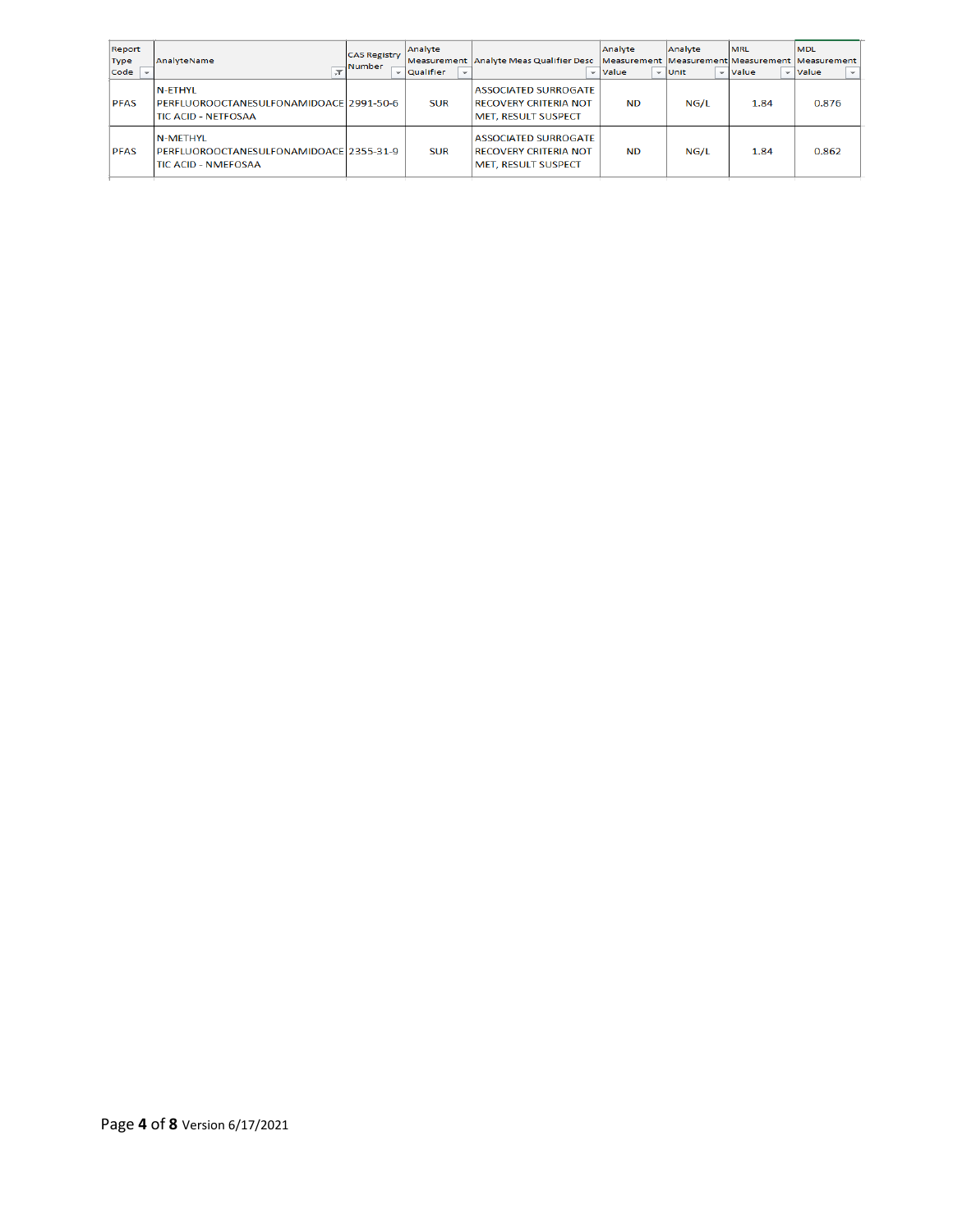# **MassDEP QC Reference Tables for PFAS Data**

| <b>Basic QC</b>                                             | <b>Criteria</b>                                                                                                                                                                                                                                                                                                                                                                                                                                                                                                                                                                                                                    |
|-------------------------------------------------------------|------------------------------------------------------------------------------------------------------------------------------------------------------------------------------------------------------------------------------------------------------------------------------------------------------------------------------------------------------------------------------------------------------------------------------------------------------------------------------------------------------------------------------------------------------------------------------------------------------------------------------------|
| <b>PFAS Method</b>                                          | EPA 537 (Rev 1) unmodified, EPA 537.1                                                                                                                                                                                                                                                                                                                                                                                                                                                                                                                                                                                              |
| <b>Lab Certification</b>                                    | Lab is MassDEP certified to use Method 537, or 537.1 for PFAS<br>https://eeaonline.eea.state.ma.us/DEP/Labcert/Labcert.aspx                                                                                                                                                                                                                                                                                                                                                                                                                                                                                                        |
| <b>Sample Holding Time</b><br>(collection to<br>extraction) | $\leq$ 14 days between sample collection and extraction.                                                                                                                                                                                                                                                                                                                                                                                                                                                                                                                                                                           |
| <b>Extract Holding Time</b><br>(extraction to analysis)     | $\leq$ 28 days between sample extraction and analysis.                                                                                                                                                                                                                                                                                                                                                                                                                                                                                                                                                                             |
| <b>Minimum Reporting</b><br>Limit (MRL)                     | ≤ 2.0 ng/L or ppt for PFOA, PFOS, PFHxS, PFHpA, PFNA, PFDA<br>(Note: maximum acceptable is <2.05 ppt)                                                                                                                                                                                                                                                                                                                                                                                                                                                                                                                              |
| <b>Method Detection Limi</b><br>(MDL)                       | Report submission includes the MDL for all reported method analytes.                                                                                                                                                                                                                                                                                                                                                                                                                                                                                                                                                               |
| <b>Total PFAS6</b>                                          | Submission includes sum of results ≥ MRL for PFOA, PFOS, PFHxS, PFHpA, PFNA, PFDA<br>(Notes: 'J' values reported below the MRL are not added to the total. ND is equivalent to 'O'.)                                                                                                                                                                                                                                                                                                                                                                                                                                               |
| <b>QC Submitted</b>                                         | Report submission includes minimum QC: Surrogate recoveries for Field Sample/Field Blank (if required).<br>Batch QC includes LRB, LFB and surrogate recoveries. Matrix spike/matrix spike duplicate or field<br>duplicate, RPDs and surrogate recoveries (if one of the client field samples was spiked).                                                                                                                                                                                                                                                                                                                          |
| <b>Preservation &amp; Storage</b>                           | Samples should be received by laboratory in proper condition. Note variations of sample receipt<br>conditions under the Sample Notes field on the MassDEP report form or corresponding eDEP field.                                                                                                                                                                                                                                                                                                                                                                                                                                 |
| $≤ 10 °C$                                                   | Samples must be chilled during shipment and must not exceed 10 °C during the first 48 hours after<br>collection. Sample temperature must be confirmed to be at or below 10 °C when the samples are received<br>at the laboratory. All samples shall be protected from light and refrigerated at $\leq 6$ °C (but not frozen) from<br>the time of receipt at the laboratory. Sample extracts shall be stored at room temperature from the time<br>of the extraction completion until analysis. (Include in narrative if samples may not have had time to cool<br>down after a short time between sample collection and lab receipt) |
| 7.0 pH                                                      | Preservation agent (5.0 g/L Trizma) added to each bottle as buffering agent and removal of free chlorine.<br>(EPA 537, 537.1)                                                                                                                                                                                                                                                                                                                                                                                                                                                                                                      |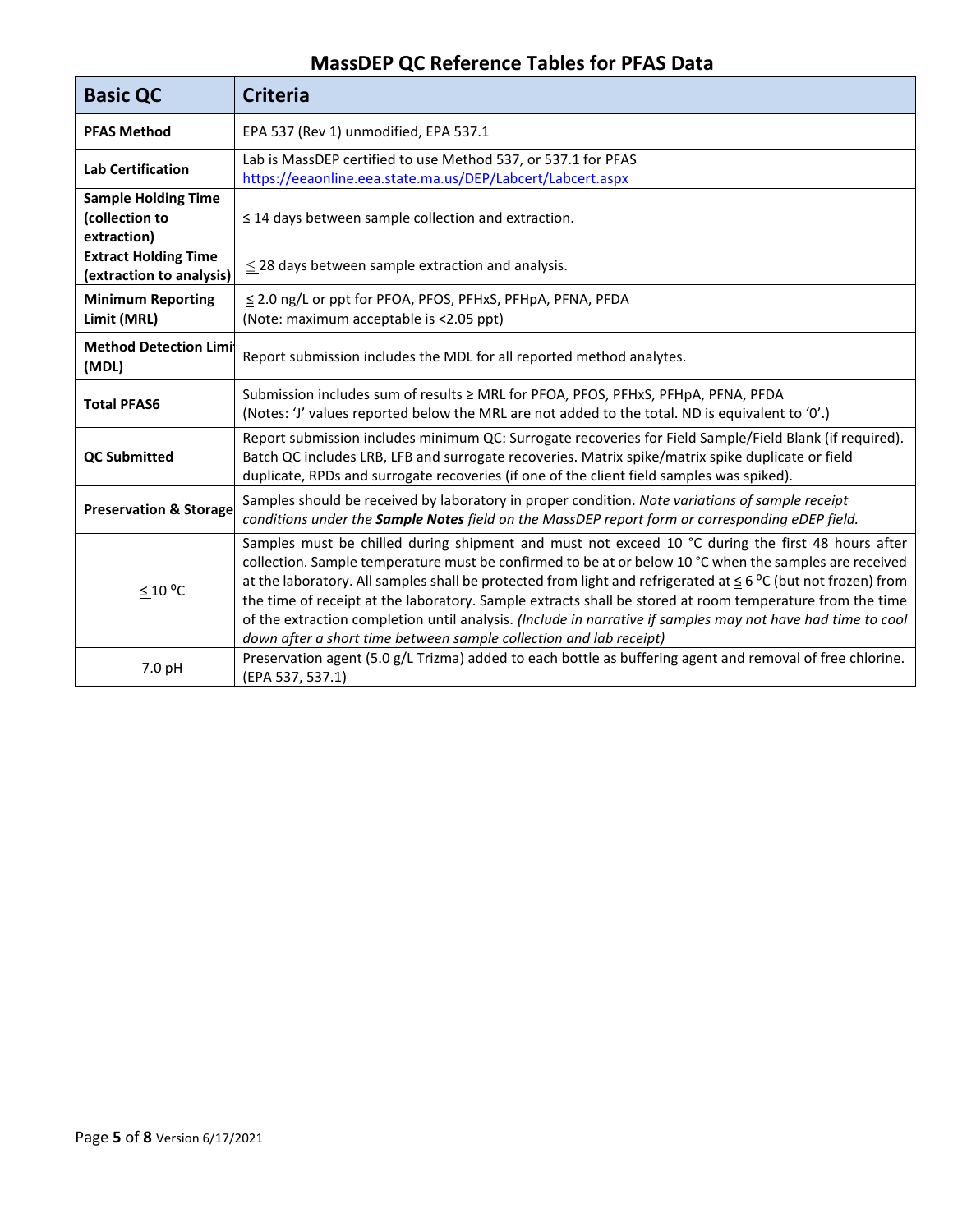| Field Sample QC                                          | <b>Criteria</b>                                                                                                                                                                                                                                                                                                  | <b>Field Sample</b><br><b>Reporting Actions</b> |                          |  |
|----------------------------------------------------------|------------------------------------------------------------------------------------------------------------------------------------------------------------------------------------------------------------------------------------------------------------------------------------------------------------------|-------------------------------------------------|--------------------------|--|
|                                                          | Surrogate recoveries reported for the specified method are within 70-130%                                                                                                                                                                                                                                        | <b>Result Qualifier</b>                         |                          |  |
| <b>Surrogate Standards</b><br>Method 537 & 537.1         | recovery limits for the Field Sample and field blank. {EPA 537 = 3 surrogates,<br>EPA 537.1 = 4 surrogates} See Table 1                                                                                                                                                                                          | <b>Detect</b>                                   | Non-<br><b>Detect</b>    |  |
| Recoveries within<br>70-130%                             | Criteria met. No comments.                                                                                                                                                                                                                                                                                       | None                                            | None                     |  |
| One or more recoveries                                   | Report Field Sample results for method analytes associated with the failed<br>surrogate as suspect (qualified) with description (ex. surrogate recovery criteria<br>not met). See Table 1                                                                                                                        | <b>SUR</b>                                      | <b>SUR</b>               |  |
| outside control limits.                                  | Exception, if recovery > 130% report associated field sample detects at or above<br>the MRL as qualified, non-detects below the MRL do not require qualification.                                                                                                                                                | <b>SUR</b>                                      | None                     |  |
| <b>Field Reagent Blank</b>                               |                                                                                                                                                                                                                                                                                                                  |                                                 | <b>Result Qualifier</b>  |  |
| (FRB) or Field Blank<br>(FB)                             | Analysis of a Field Blank is required only if the Field Sample associated with<br>the blank contains method analyte detections at or above the MRL.                                                                                                                                                              | <b>Detect</b>                                   | Non-<br><b>Detect</b>    |  |
| $< 1/3$ MRL<br>or Non-Detect                             | Criteria met. No comments.                                                                                                                                                                                                                                                                                       | None                                            | None                     |  |
| One or more<br>detections in the blank<br>$\geq$ 1/3 MRL | Field Sample results with $\geq$ 1/3 MRL detection of the same analyte in the associated<br>field blank are invalid. Report Field Sample method analyte detections associated<br>with the field blank detections as qualified with description (ex. Field Blank criteria<br>not met, potential result bias).     | В                                               | None                     |  |
|                                                          |                                                                                                                                                                                                                                                                                                                  |                                                 |                          |  |
| <b>BATCH QC</b>                                          | <b>Criteria</b>                                                                                                                                                                                                                                                                                                  | <b>Field Sample</b>                             |                          |  |
|                                                          |                                                                                                                                                                                                                                                                                                                  |                                                 |                          |  |
|                                                          |                                                                                                                                                                                                                                                                                                                  |                                                 | <b>Reporting Actions</b> |  |
| Lab Reagent Blank<br>(LRB) or Method Blank               | A reagent water blank is prepared with the analytical batch to ensure the                                                                                                                                                                                                                                        |                                                 | <b>Result Qualifier</b>  |  |
| (MB)                                                     | sample extraction and analysis procedures do not contribute contamination.                                                                                                                                                                                                                                       | <b>Detect</b>                                   | Non-<br><b>Detect</b>    |  |
| $< 1/3$ MRL<br>or Non-Detect                             | Criteria met. No comments.                                                                                                                                                                                                                                                                                       | None                                            | None                     |  |
| $\geq 1/3$ MRL                                           | Field Sample results with detections of the same analyte in the method blank $\geq 1/3$<br>MRL are invalid. Report Field Sample method analyte detections associated with<br>the <b>Extraction Batch</b> detections as qualified with description (ex. Method Blank<br>criteria not met, potential result bias). | Q                                               | None                     |  |
|                                                          |                                                                                                                                                                                                                                                                                                                  |                                                 |                          |  |
| <b>Laboratory Fortified</b>                              | LFB is prepared with the analytical batch to evaluate the accuracy of the analytical                                                                                                                                                                                                                             |                                                 | <b>Result Qualifier</b>  |  |
| <b>Blank (LFB) or LCS or</b><br><b>BS</b>                | method and laboratory performance (rotated between low, medium and high<br>amounts).                                                                                                                                                                                                                             | <b>Detect</b>                                   | Non-<br><b>Detect</b>    |  |
| 70-130% for med/high<br>50-150% for low                  | Recoveries within control limits.                                                                                                                                                                                                                                                                                | None                                            | None                     |  |
| Recoveries outside                                       | Field Sample results associated for the problem analytes are considered invalid for<br>all samples in the Extraction Batch. Report Field Sample results as qualified with<br>description (ex. LFB criteria not met, potential result bias).                                                                      | Q                                               | Q                        |  |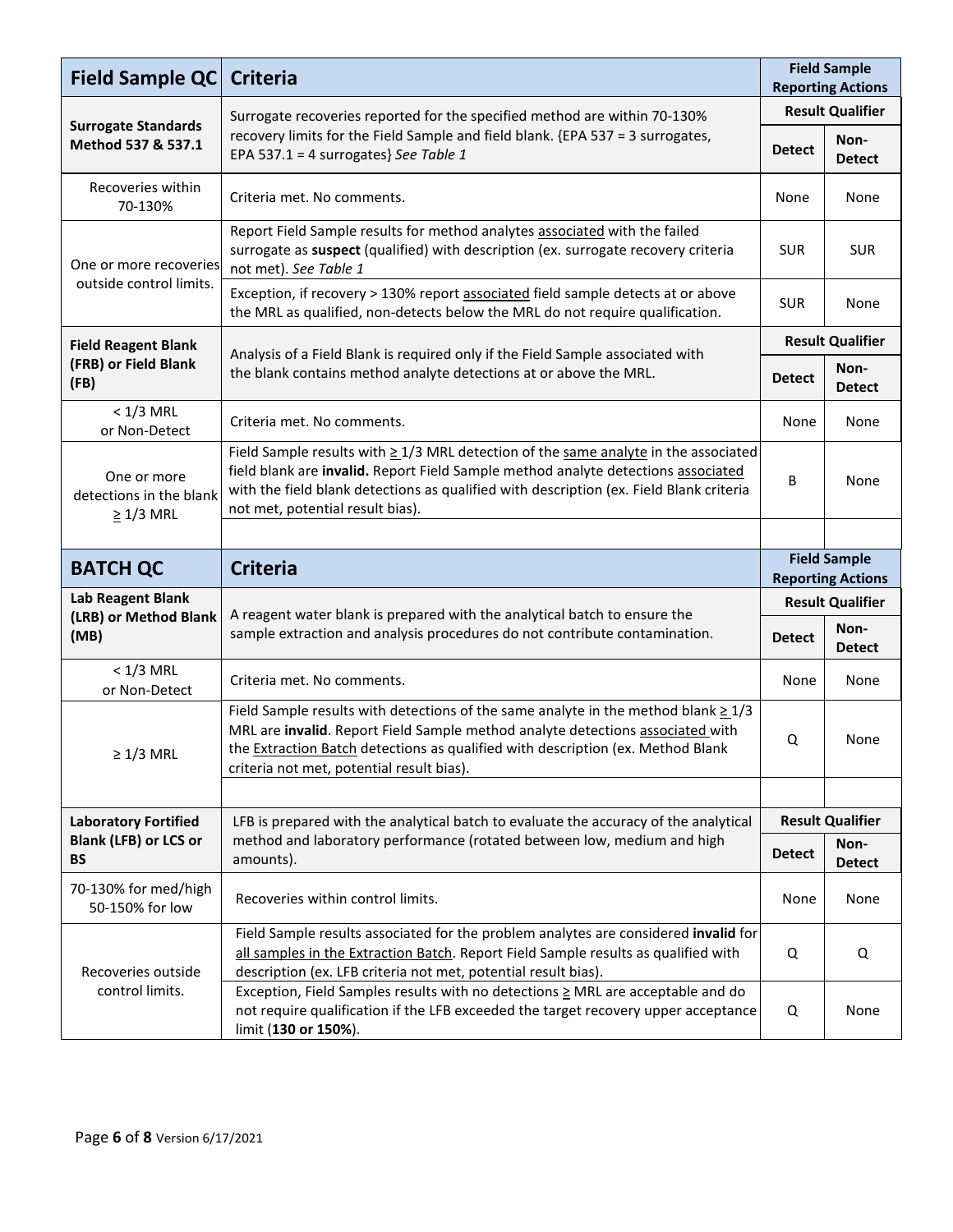| <b>Laboratory Fortified Sample</b><br><b>Matrix &amp; Duplicate</b><br>(LFSM/LFSMD) or Field                                                                                                                | A lab fortified matrix spike and matrix spike duplicate (or field<br>duplicate) are prepared with the extraction batch. The percent<br>recoveries of target analytes are calculated to measure accuracy. The                                                                                       | <b>Result Qualifier</b> |                         |
|-------------------------------------------------------------------------------------------------------------------------------------------------------------------------------------------------------------|----------------------------------------------------------------------------------------------------------------------------------------------------------------------------------------------------------------------------------------------------------------------------------------------------|-------------------------|-------------------------|
| <b>Duplicate (FD)</b><br>relative percent difference is calculated to measure precision.<br>NOTE: Only the field sample that was actually spiked requires<br>qualifiers for LFSM/LFSMD/FD exceeding limits. |                                                                                                                                                                                                                                                                                                    | <b>Detect</b>           | Non-<br><b>Detect</b>   |
| 70-130% for med/high spike<br>$RPD \leq 30\%$ for med/high spike<br>50-150% for low spike<br>(within 2x MRL)<br>RPD $\leq$ 50% low spike<br>(within 2x MRL)                                                 | Recoveries and RPDs reported within control limits.                                                                                                                                                                                                                                                | None                    | None                    |
| Outside control limits.                                                                                                                                                                                     | If the RPD or Recovery of any analyte falls outside the designated range<br>it is considered to be matrix biased. Report Field Sample results for the<br>problem analyte as suspect (qualified) with description (ex. LFSM<br>and/or RPD recovery criteria not met, potential matrix interference) | Q                       | Q                       |
|                                                                                                                                                                                                             | Exception, Field Samples with method analytes < MRL are acceptable and<br>do not require qualification if the recovery or RPD for the problem analyte<br>exceeded the upper acceptance limits (130 or 150%; RPD 30 or 50%).                                                                        | Q                       | None                    |
| <b>Surrogate Standards on batch</b>                                                                                                                                                                         | Surrogate standards added to all field samples and batch QC. All<br>surrogate recoveries reported for the specified method are within                                                                                                                                                              |                         | <b>Result Qualifier</b> |
| <b>QC</b> samples                                                                                                                                                                                           | 70-130% recovery limits. {EPA 537 = 3 surrogates, EPA 537.1 = 4<br>surrogates} See Table 1                                                                                                                                                                                                         | <b>Detect</b>           | Non-<br><b>Detect</b>   |
| Recoveries within 70-130%                                                                                                                                                                                   | Criteria met. No comments.                                                                                                                                                                                                                                                                         | None                    | None                    |
| Recovery outside control limits.                                                                                                                                                                            | Report Field Sample results for method analytes associated with the<br>failed surrogate as suspect (qualified) with description (ex. surrogate<br>recovery criteria in batch QC not met, suspect). See Table 1                                                                                     | Q                       | Q                       |
|                                                                                                                                                                                                             | Exception, if recovery > 130% report field sample detects at or above the<br>MRL as qualified, non-detects do not require qualification.                                                                                                                                                           | Q                       | None                    |